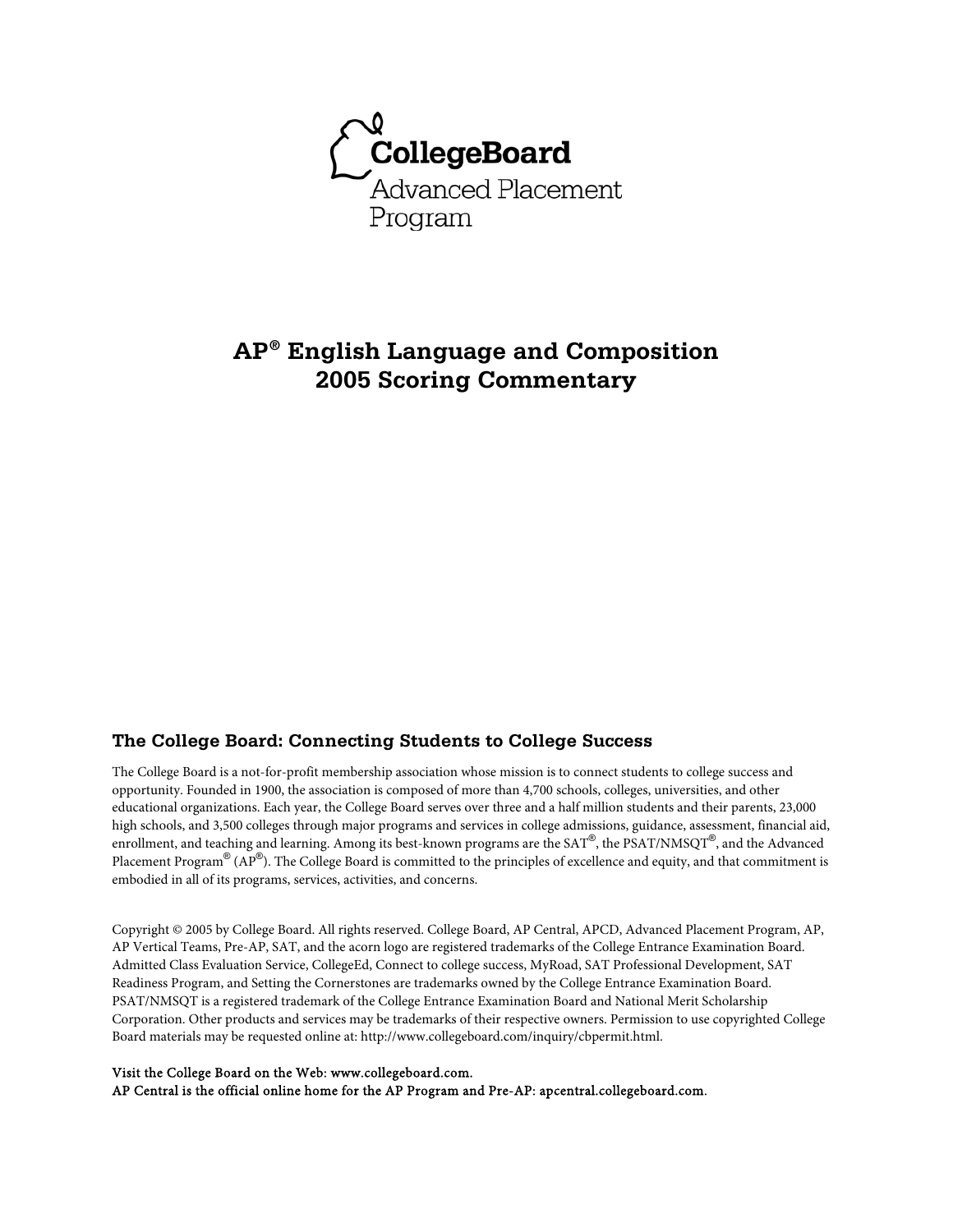## **Question 1**

#### **Overview**

This was an argument question. It asked students to read an excerpt of an article, "Training for Statesmanship," written in 1953 by George Kennan, one of the architects of American foreign policy at the time. In the excerpt, Kennan offers several observations about the relations among power, control, and conformity in the United States. The question directed students to select the observation Kennan makes that they found most compelling and to write an essay arguing the extent to which that observation holds true in the United States or any other country. The question called upon students to demonstrate their abilities to comprehend nonfiction prose; to focus on a single, salient observation among the many in the passage; to state and develop with appropriate evidence a position on the viability and relevance of the observation they focused upon; and to write clear, correct, mature prose.

#### **Sample: 1A Score: 8**

This essay effectively responds to the prompt. In its opening paragraph it clearly identifies what the student believes to be Kennan's most compelling observation, that "Americans place extraordinary obligations of group conformity upon themselves," then announces its thesis that "This conformity can be seen in three basic areas of American life." The student's argument takes the form of a five-paragraph essay, with the central three paragraphs focusing on three distinct areas of American life: the school system, politics, and the media. But the fullness of the argument and the facility of the language keep this essay from being overly formulaic. The essay's second paragraph develops an effective analysis of the ways in which the educational system causes children to "feel the obligations to dress certain ways" and thus generates support for "companies such as American Eagle and Abercrombie and Fitch," as well as pressures children to act in "certain ways" with regard to "sex, drugs, and alcohol." The recognition that the ways of responding to these influences varies "Depending on which group they conform with" adds a layer of sophistication to the essay's argument that contributes to raising it above the midrange of scores. The student's ability later in the same paragraph to connect these commonplace examples to the molding influence of the college application process, in which "the well-rounded student" must combine "good grades, a handful of extracirriculars [*sic*], and some community service," adds yet another layer of sophistication to the argument. The essay draws particularly insightful conclusions in arguing that the process of filling out "the same generic application over and over" has "molded the American children" and thus has turned the "American educational system" into "a model of conformity within a society." In the third paragraph, the essay gives a less developed but nonetheless insightful example of how, in the American political system and the process of registering to vote, "Americans are prompted to pick a party to affiliate or conform [*sic*]." Despite the slight grammatical flaw of the sentence, the insight is original and appropriate. In the fourth paragraph, the essay develops another apt example by arguing that "media is a driving force in conformity." Its uses specific, appropriate examples to make its relevant points: first, that magazines like *Cosmopolitan* not only flood female readers "with the generic image of the beautiful and sexy woman," but create "conformity issues for men as well," and second, that television shows like "Leave It to Beaver" have "pushed" the image of the perfect family. The essay gives final shape to its argument with its conclusion that "America has become a breeding ground for conformity through education politics, and media."

Copyright © 2005 by College Board. All rights reserved. Visit apcentral.collegeboard.com (for AP professionals) and www.collegeboard.com/apstudents (for students and parents).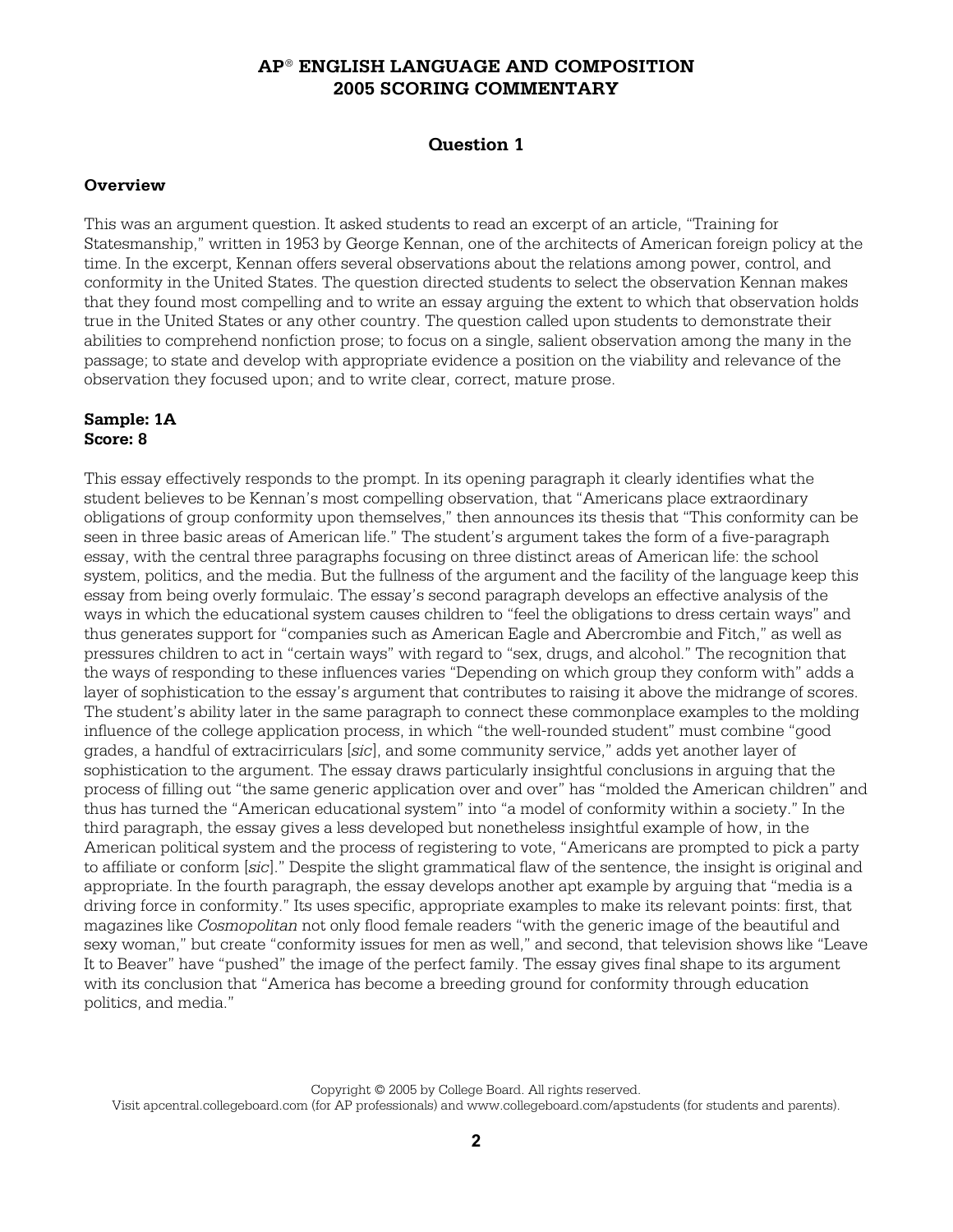## **Question 1 (continued)**

#### **Sample: 1B Score: 6**

This essay adequately responds to the prompt. Without mentioning Kennan directly, the essay identifies as its subject Kennan's claim that in the United States power is peculiarly diffused. The first paragraph summarizes the points to be addressed: power is spread out "not only within the government, where power is distributed among three separate branches, but also in the country as a whole." The essay points out that the need for a "central authority" is minimized by the "morality and conformity of the individual, self-policing done by other citizens, and the use of voting to give Americans a sense of power." These ideas are taken up in the second, third, and fourth paragraphs. The democratic principles of the founding fathers ("giving power to the people," establishing the right to vote) are used at the beginning and end to link parts of the essay. The fourth paragraph, a consideration of the significance of voting for American citizens, ends with the claim that "Citizen voting is the central unit of our country and keeps all the other factors together, including power distributions." The final paragraph is a brief summary of the argument of the essay. The writing is not distinguished, but it is clear. The essay effectively uses transitional words ("Unlike," "Since," "The first," "Next," "While") to develop ideas and show relationships. The essay is organized, but it is not as sophisticated or as fully developed as essays receiving higher scores.

### **Sample: 1C Score: 4**

This essay responds inadequately to the prompt. It has difficulty in identifying a compelling observation from Kennan's passage, offering instead the general comment that "According to George F. Kennan … the element of power exists in many different places of everyday life for Americans." The essay then has difficulty developing a clear argument with appropriate evidence. For example, its second paragraph incorrectly identifies the "small group of terrorists" who "had the power to create panic … by flying planes into the World Trade Center" with Kennan's reference to "'informal associations of a vigilante nature'" inside the United States. Much of the rest of the second paragraph merely quotes or summarizes Kennan. Then, in its statement that "the US gives an abundent [*sic*] amount of power to our political leaders, including the President," the essay flatly contradicts Kennan's argument. Finally, the essay exhibits lack of precision and an immature control of language in its diction and its sentence structure, with phrases like "Great quantities of power," "abundent [*sic*] amount of power," and "the element of power exists in a wide range of people in the US."

Copyright © 2005 by College Board. All rights reserved.

Visit apcentral.collegeboard.com (for AP professionals) and www.collegeboard.com/apstudents (for students and parents).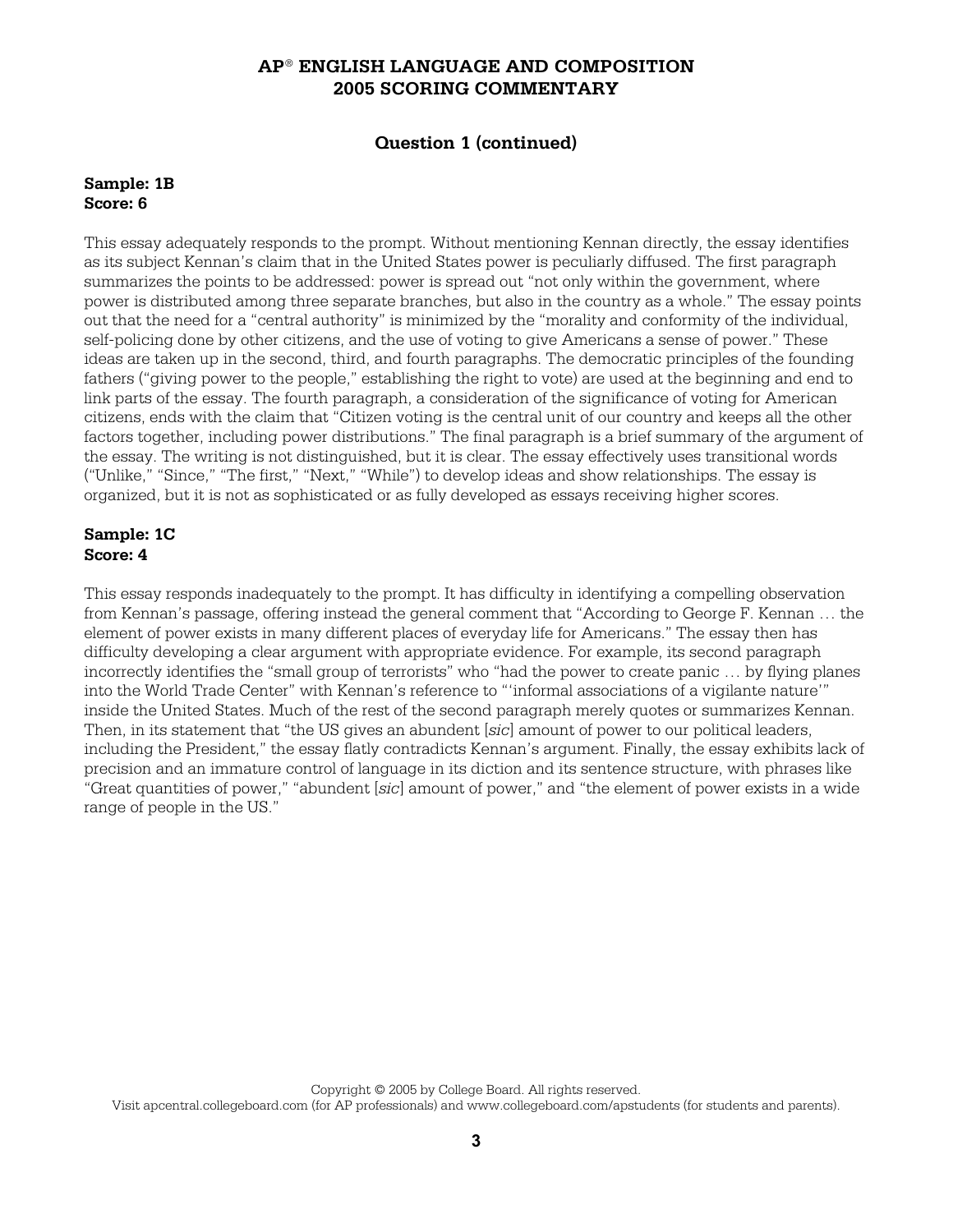## **Question 2**

#### **Overview**

This question called for rhetorical analysis. It offered students a mock press release from *The Onion*, a publication devoted to humor and satire, announcing a new product called "MagnaSoles shoe inserts." The students were directed to write an essay analyzing the strategies used in the mock press release to satirize how products are marketed to consumers. The question asked students to examine and analyze a humorous text from the contemporary media, to base their analysis—at least in part—on their understanding of the role satire plays in the promulgation of ideas in their culture, and to write clear, correct, analytic prose.

#### **Sample: 2A Score: 9**

This essay responds very effectively to the prompt. It provides a full and effective analysis and displays a particularly impressive control of language. The essay clearly identifies the satirical purpose of *The Onion* article and directs its analysis to the rhetorical strategies that develop that satire rather than merely focusing on the strategies of marketing. It offers a particularly sophisticated discussion of the consumer mentality being exposed by the satire, and it does so with sentence structure and diction that allow for subtle distinctions and revealing emphases. The one-sentence introductory paragraph illustrates this control and gives a concise overview of the analysis that will follow: "In the face of a rising consumer culture and a subsequent fall of common sense, the Onion uses a satirical tone to draw attention to the public's gullibility and the advertising industry's power." The essay then enters upon a full and insightful discussion of how "Through subtle, tongue-in-cheek humor," the article "mocks the seductive diction of real advertisements." The analysis of diction opens into a perceptive discussion of "the post wwii baby boomer 'more is more' sentiment that often clouds and misguides human judgement [*sic*]." The essay's analysis of the article's use of the word "occident" shows the student's insight into how a slight turn of diction can expose a broader "fallacy." The third paragraph's continuing analysis of "satirical tone" gives a full treatment of the "mocking buzzwords such as bio-flow" used to "create a false sense of professionalism" and thus expose the ways in which actual advertising uses similar language "to create problems where there were none." The essay's identification of the article's promise "to raise the dead" with the "age-old hallmark of quackery" shows the student's ability to place the object of this satire in a broader tradition of false advertising. Thus, the range and sophistication of the essay's analysis put it among the most successful of essays written.

### **Sample: 2B Score: 6**

This essay adequately responds to the prompt. It provides an adequate analysis of the article's satirical strategies and identifies specific examples of puns, jargon, and appeals to authority through quotations and testimonials. It gives a clear, well-organized explanation of how these elements develop the article's satire. The essay recognizes that puns ("go several steps further") and internal contradictions ("semiplausible") "give the entire piece a lighthearted and satiric tone that causes the reader to chuckle." The essay also sees clearly how the article, in its use of direct quotes, "pokes fun at the fact that doctors use a lot of fancy-sounding names to make consumers believe that what they're buying is very high-tech."

Copyright © 2005 by College Board. All rights reserved. Visit apcentral.collegeboard.com (for AP professionals) and www.collegeboard.com/apstudents (for students and parents).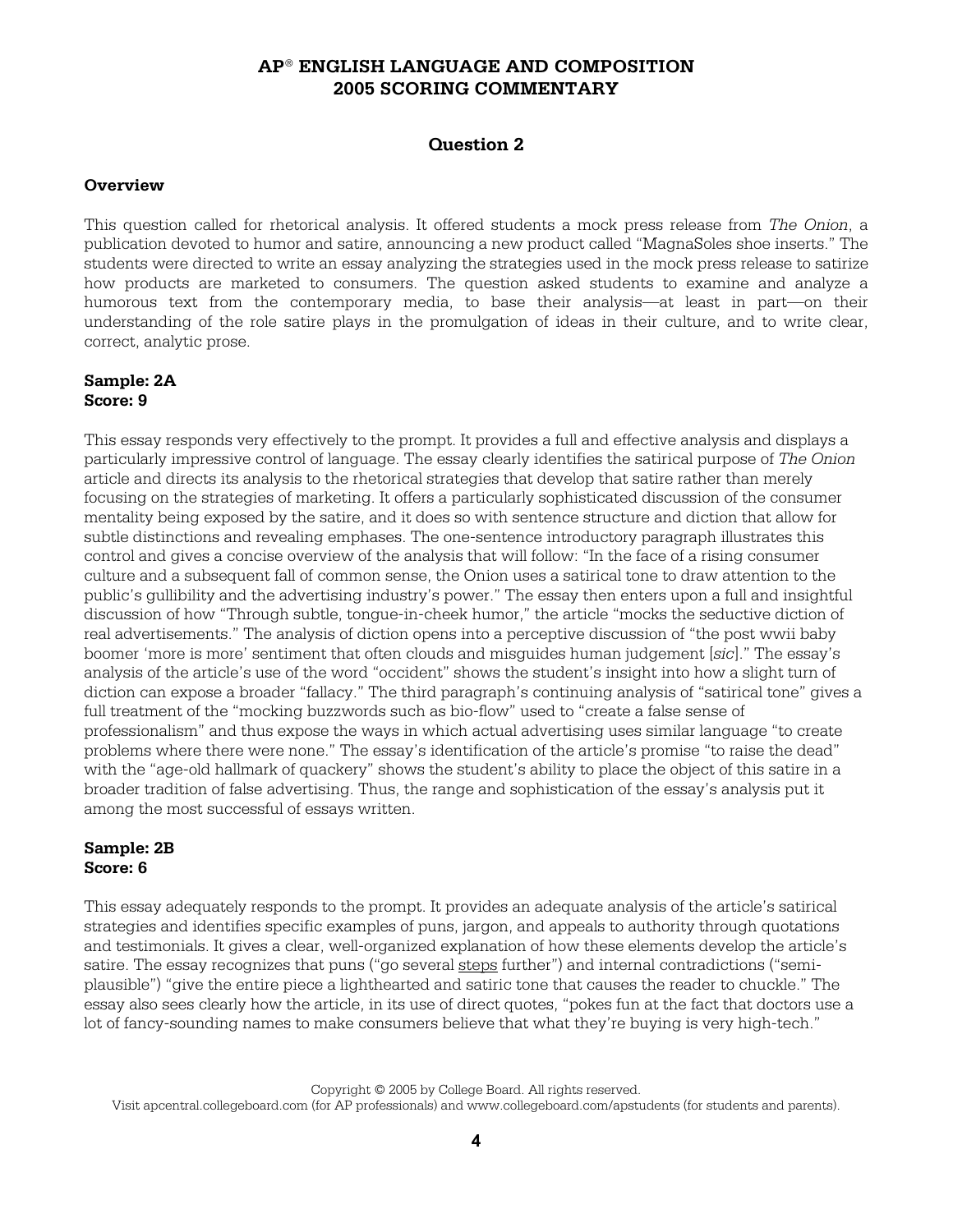## **Question 2 (continued)**

While the essay is successful in identifying and analyzing these elements of satire, it does so with a diction and sentence structure that is simple rather than particularly sophisticated. Terminology such as "tiny jokes," "fancy-sounding names," "pokes fun," and "a funny quote" is adequate to convey the essay's ideas clearly but does not have the conciseness that would warrant placing the essay at the highest level. Likewise, while the organization and explanation of examples are adequate, the essay is not as fully developed as essays that receive scores at the highest levels.

### **Sample: 2C Score: 3**

This essay is inadequate in its response to the prompt. Although it correctly recognizes the satiric intent of the article, its attempt to analyze the satiric strategies lacks the perceptiveness needed to make it successful. The introductory paragraph displays misuse and vagueness of diction in the word "degrading" and the phrase "thorough [*sic*] persuasive writing skills." In the second paragraph, the imprecision of the analysis combines with a breakdown in grammar when the essay asserts that "techniques such as factual information is [*sic*] provided to make the audience more impressed by the product." The discussion of "personal interviews" in the essay's third paragraph, while correct, is not sufficiently developed to make a convincing point. The discussion of what the essay redundantly terms "overexaggeration" in the fourth paragraph again reveals imprecise diction and incomplete development. Thus, the essay remains inadequate in its response to the prompt, even though it correctly identifies some satirical strategies and has a unified overall focus.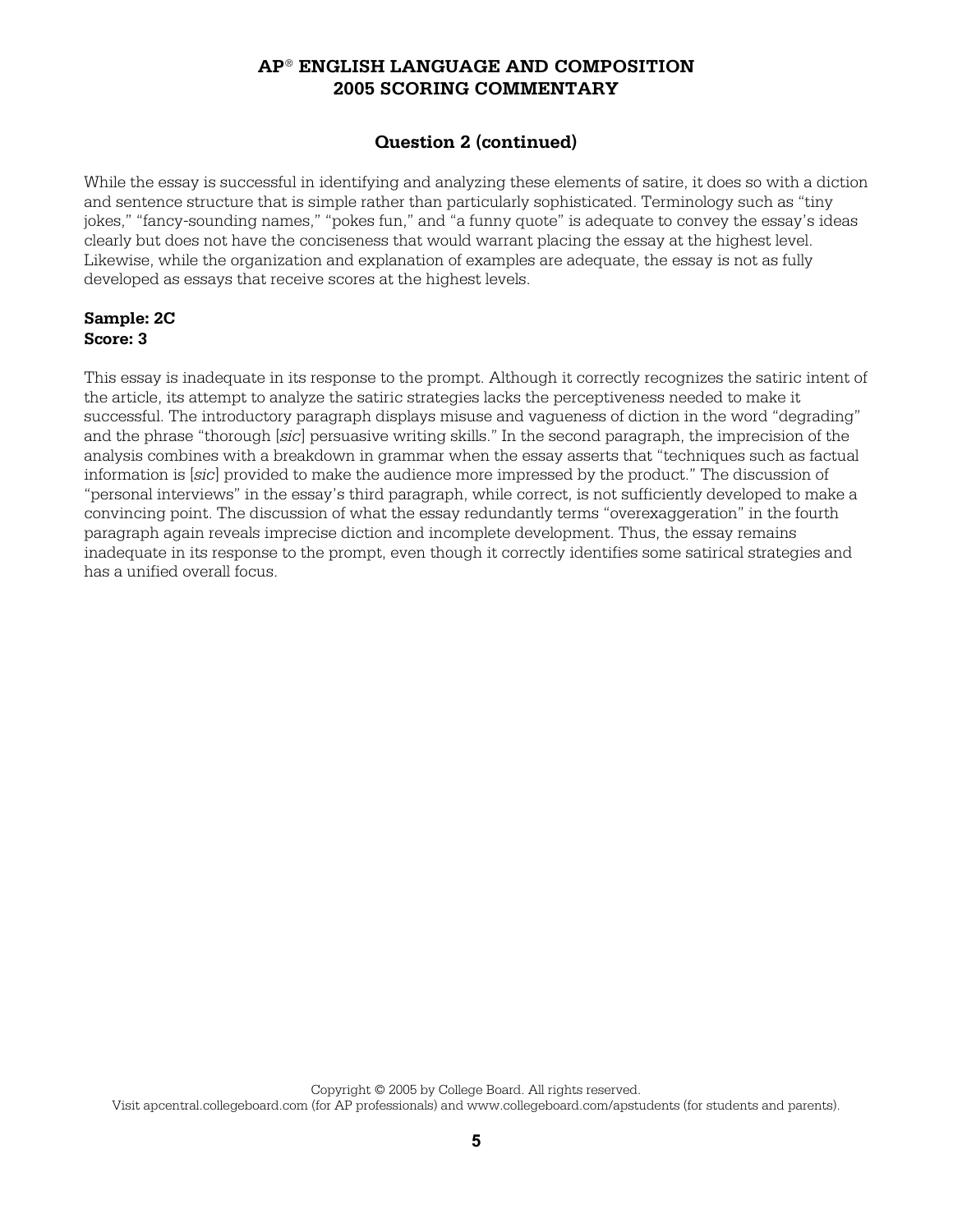## **Question 3**

## **Overview**

This question combined analysis and argument. It provided students with an enthymeme—an argument in brief—from "The Singer Solution to World Poverty." Peter Singer, a bioethicist, maintains that prosperous people should donate to overseas organizations such as UNICEF or Oxfam America all money not needed for the basic requirements of life. Students were asked to write an essay in which they evaluated the pros and cons of Singer's argument, supported their evaluation of each side with appropriate evidence, and indicated which side they found more persuasive. The task called upon students to flesh out the structure of Singer's argument, especially its underlying assumptions or warrants. Additionally, the question required students to produce clear, correct, analytic, and argumentative prose.

### **Sample: 3A Score: 8**

This essay responds effectively to the prompt. It provides a full, well-reasoned evaluation of the pros and cons of Singer's proposal. The essay's opening paragraph sets in motion a well-articulated, insightful distinction between the compelling moral and pragmatic arguments the essay will bring to bear on Singer's proposal when it notes that "Singer's argument rests on a delicate balance of human morals, natural impulses and decisions, not all of which are plausible or realistic." The essay then proceeds to give due weight to the moral and ethical arguments in favor of Singer's proposal in a well-developed second paragraph. The essay's control of language is evident in sentences such as, "Yes, human nature is generous, it feels good to give and no one should be selfish. It even satisfies an innate sense of justice, fairness and equality—those who have more should give to those who have less." The third paragraph begins with a well-constructed transitional sentence that announces the counterargument with clarity and finesse: "However, while the supporters of Singer's method have righteousness, justice and logical reasoning on their side, those who oppose Singer may draw on the resources of realism, historical evidence, and their own brand of logical reasoning to support their own argument." Thus the essay convinces its reader of its balanced, reasoned approach to the issue. The third paragraph then proceeds to develop a full, clear economic argument grounded in realism and human self-interestedness. Particularly compelling is the essay's questioning of the definitions of and distinctions between "luxury and necessity." The final paragraph expands on this argument based in realism to place Singer's proposal in a larger historical context to conclude that "History is behind the critics of 'Singer's solution,' and realism also backs them up." Thus the essay provides a very well-controlled, well-balanced, well-informed, and well-argued refutation of Singer's proposal that warrants the high score given it.

### **Sample: 3B Score: 6**

This essay responds adequately to the prompt. It presents a balanced discussion of the pros and cons of Singer's proposal in clear, organized prose. The essay's second paragraph provides a solid argument based on the moral need "to aid those who are suffering due to hunger and poverty." It distinguishes between people who "have both necessities and luxuries" and others who "have neither" to argue that this "is a shocking reality that needs to be changed." The third paragraph counters with its own clearly

Copyright © 2005 by College Board. All rights reserved. Visit apcentral.collegeboard.com (for AP professionals) and www.collegeboard.com/apstudents (for students and parents).